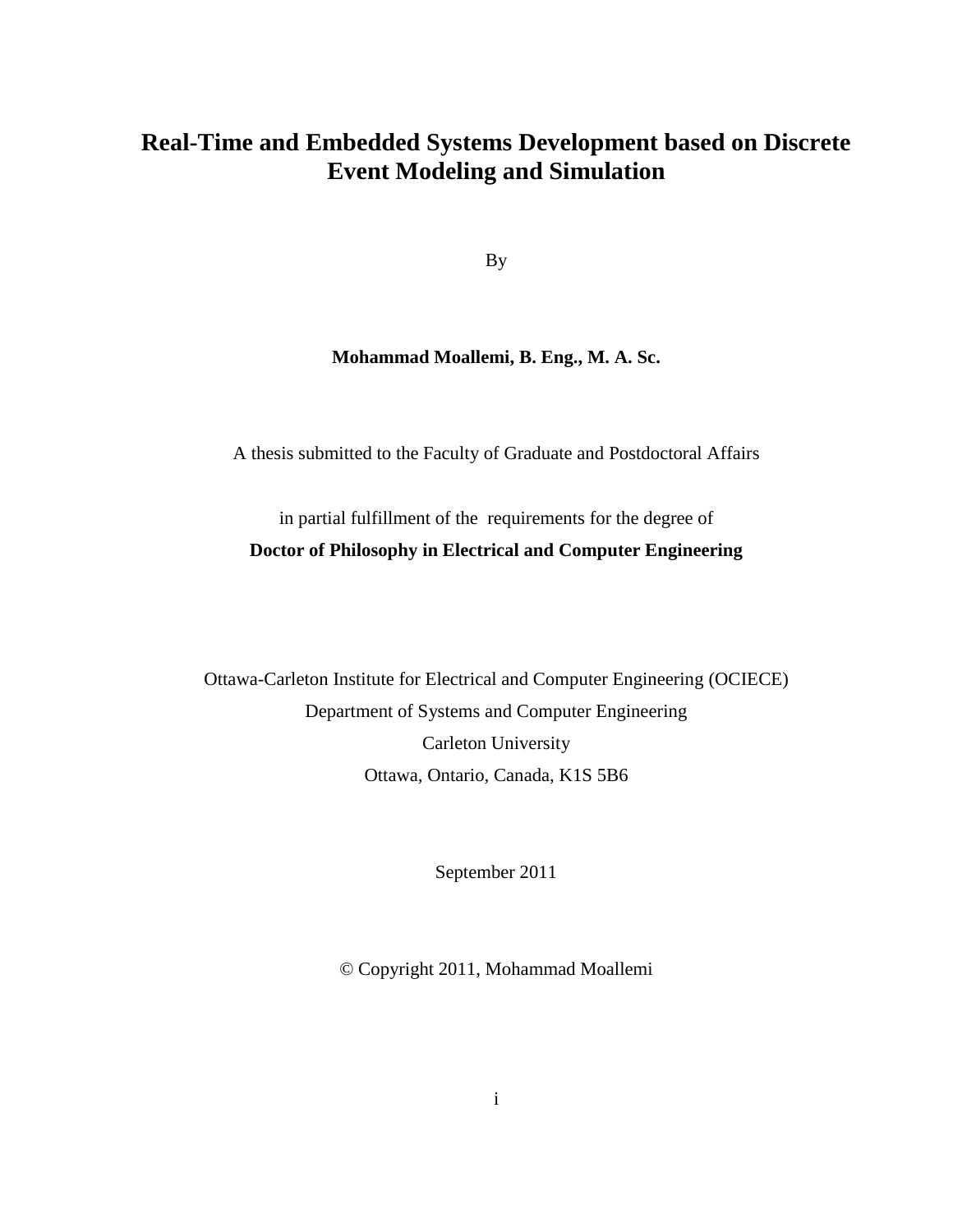The undersigned recommend to the Faculty of Graduate and Postdoctoral Affairs acceptance of the thesis

## **Real-Time and Embedded Systems Development based on Discrete Event Modeling and Simulation**

submitted by

Mohammad Moallemi, B. Eng., M. A. Sc. in partial fulfillment of the requirements for the degree of Doctor of Philosophy in Electrical and Computer Engineering

Chair, Howard Schwartz, Department of Systems and Computer Engineering

\_\_\_\_\_\_\_\_\_\_\_\_\_\_\_\_\_\_\_\_\_\_\_\_\_\_\_\_\_\_\_\_\_\_\_\_\_\_\_\_\_\_\_\_

Thesis Supervisor, Gabriel Wainer

\_\_\_\_\_\_\_\_\_\_\_\_\_\_\_\_\_\_\_\_\_\_\_\_\_\_\_\_\_\_\_\_\_\_\_\_\_\_\_\_\_\_\_\_\_

External Examiner, Andrea D'Ambrogio, Dept. of Business Engineering, University of Roma

\_\_\_\_\_\_\_\_\_\_\_\_\_\_\_\_\_\_\_\_\_\_\_\_\_\_\_\_\_\_\_\_\_\_\_\_\_\_\_\_\_\_\_\_\_

Carleton University September 2011